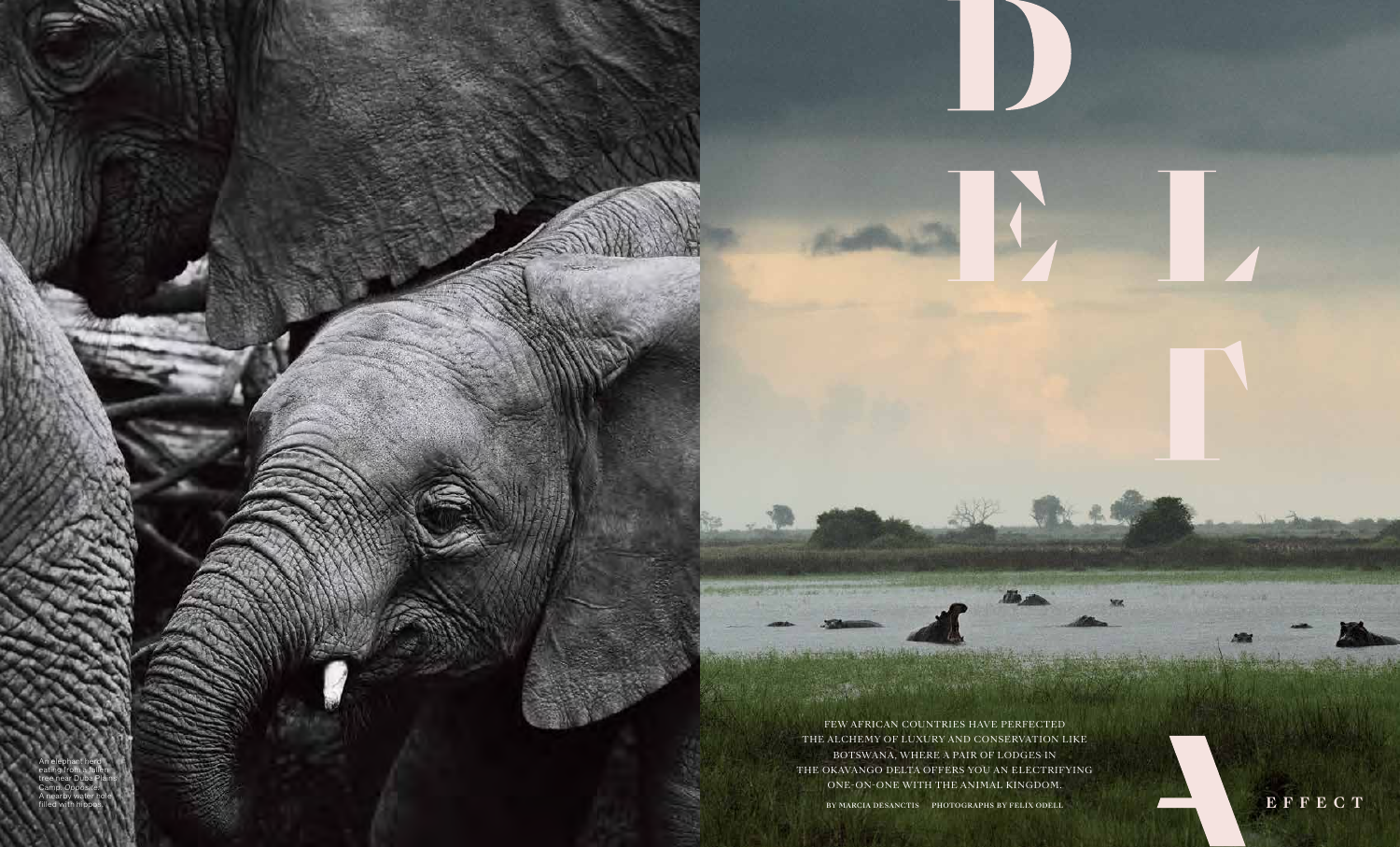





At 3 a.m. I am awakened by a motorcycle gang revving their Harleys. Or so I imagine. It is Day 1 of a private safari through Botswana's Okavango Delta, an oasis roughly the size of Delaware in the Kalahari Desert. Sleep is out of the question, so I toss the duvet, grab a flashlight, fumble for the door, and step barefoot onto the deck of my tent. Chomping away below my veranda is a pair of hippos, two tons apiece and slick as matching Boteros.

Disney dressed them up as ballerinas, but hippos have assassins' jaws and are deceptively fast. It's just the three of us in the darkness, and I know who owns the turf. Even so, I'm safe the sturdy veranda is six feet above ground. Still, what if I faint or trip? Debating whether to retreat into the cocoon of a warm bed, I instead lock gazes with four pink-rimmed eyes and cannot look away, thanks to the adrenaline spikes that seem to have rewired my neural network after only 12 hours in the country. Here, alarm and delight dovetail thrillingly.

Such stirring, intimate encounters with one of the world's most iconic mammals are one reason Botswana stands apart in the realm of ultra-high-quality safaris. There are other

factors, including political stability, number and diversity of wildlife, and rigorous conservation policies. But perhaps what most distinguishes the country is its unwavering stand against mass tourism. That, and the Okavango Delta, an ecosystem that rivals the best in Africa, even the world, for its pristine beauty.

I'm here to experience a safari in the way that only Botswana can offer, touching down at two newly renovated camps and floating for a few days in the far-flung floodplains. I'll get my feet muddy, but what is most pleasing about this adventure is to do so in grand comfort, furnished so quietly one hardly realizes it's luxury. Yesterday, when I arrived at Duba Plains Camp, the tent flaps were open to silver afternoon light. Rooibos tea and fresh lemonade were set out with ginger cakes, and Belgian linen curtains rippled under a fan. I was tempted to sink into a deep leather armchair facing the view, but the bush beckoned.

Today my fingers are crossed to spot a baby giraffe and a leopard, but rather than checking boxes, I crave something more abstract. I have explored much of Africa—Senegal's shores, Rwanda's volcanoes, South Africa's cities, and Algeria's desert. But Botswana is different. People who had traveled here choked up when I asked them about it. There seems to be an element of the transcendent here, and I hoped it might reveal itself.

It is the end of the rainy season, and the savanna is a blanket of green. "Animals are happy this time of year," says Isaac Seredile, my guide. "They are eating and drinking to their heart's content." A young bull elephant sprays himself with mud and bugles his way across our path, inaugurating my safari. My body trembles at the sheer foolish pleasure of seeing this gorgeous creature showing off like teenage boys everywhere. An hour later, Seredile parks behind two lounging postprandial lionesses, so close that I feel the vibrations of their snores.

"We are completely, perfectly safe," Seredile says in response to my two-handed death grip on his shoulders.

The tawny giants make running motions in their sleep. "Are you sure?" I ask.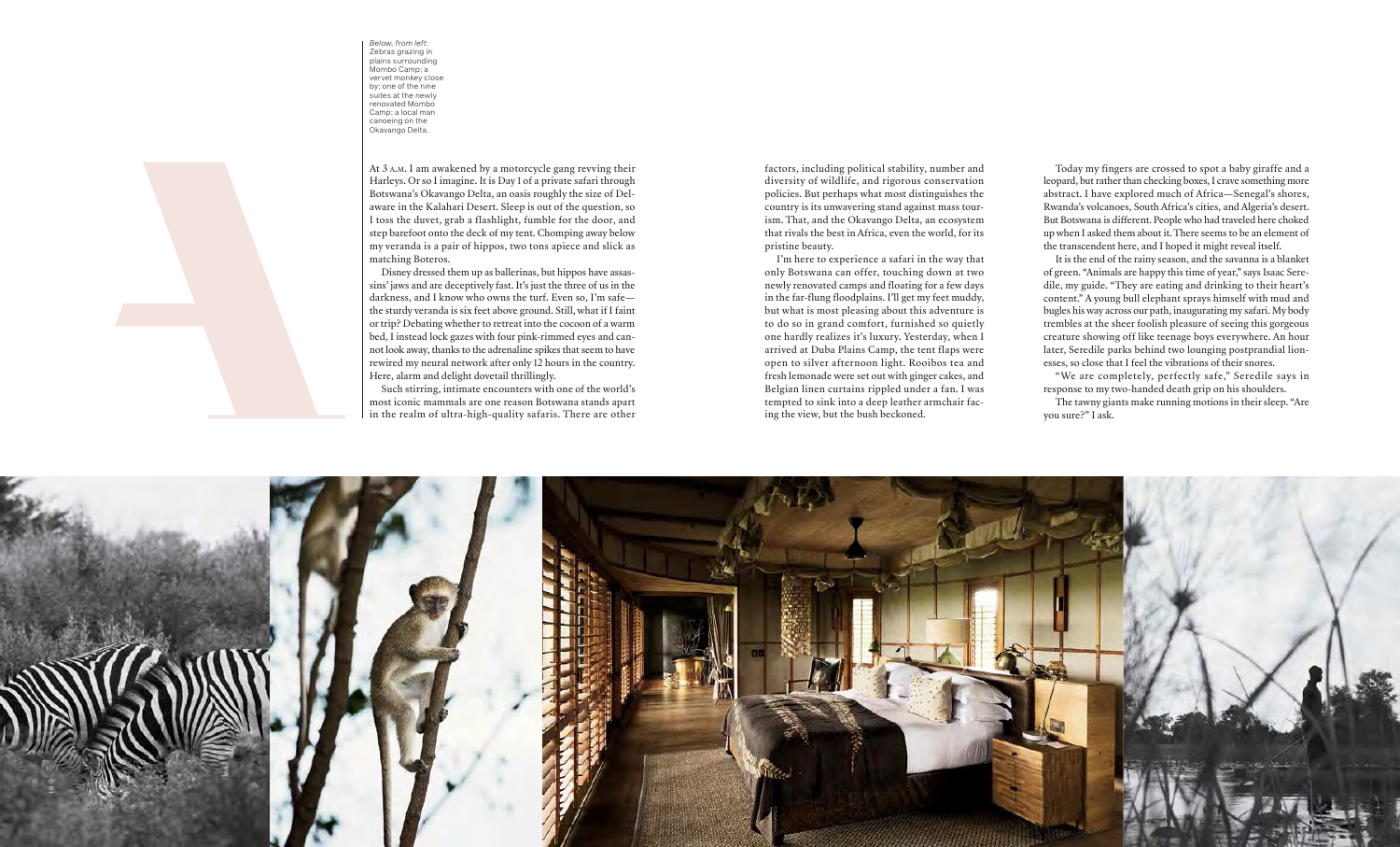*Opposite:* Two young lionesses rest on a tree close to Duba Plains Camp.



"One hundred percent." Should I approach, he explains, the dynamic would change. "But we are not a threat, and they know it." Seredile reaches inside a cooler. "How about a G&T?" he asks.

Our vehicle has no windows, and it is not obvious how big cats mix with cocktail hour, but I settle into it: the taffy-pull sunset, a breeze churning up just so, the silhouette of a single acacia tree. I have no idea how to toast the unfathomable, so I raise a glass to Botswana, a country that has been perfecting the alchemy between visitors and nature for decades.

Since gaining independence from Britain in 1966, Botswana is the rare African nation to have experienced neither bloodshed nor tribal warfare all the more remarkable because the country is the world's second-largest producer of diamonds. Its tourism strategy—keep the value high, the number of visitors low, and the environmental impact minimal—is one of the most emulated in the world. Poachers are shot on sight, and safari camps are built on government concessions, with mandatory lease renewals every 15 years. The result is a sweet spot rarely encountered in African game reserves, where lion sightings can take place amid a battalion of other vehicles.

"Our ideal guest leaves here a conservationist," says Dereck Joubert, the co-owner of Duba Plains. "We want dinner conversation to be about lion numbers and the rhino trade." In 2017, Joubert and his wife, Beverly, renovated and reopened the new camp in homage to early safari camps, when British aristocrats repaired to Africa after fighting in India. "They fell in love with adventure, and we drew on that sense of style," says Joubert. "One hundred twenty years ago, there was one reason to come here, and that was to shoot the animals," he says. "Now people come to shoot photos." Today, predator and prey carry out their animal kingdom duties safely and with abandon.

The next afternoon, I depart on a 23-foot aluminum swamp cruiser for the second leg of my journey, guided by 35-year-old Simon Byron, the owner of Beagle Expeditions. With his wit, intellect, and style, Byron could be the most popular professor on campus. Raised in Botswana, he grew up camping in the Okavango, "the last place of its kind anywhere in the world," he says. We are motoring to a camp on an island complex only he can find, navigating allées of towering papyrus and date palms, past water lilies with petals like white spears. When seven hippos turn their eyes on us, Byron cuts the engine, then shifts and skirts the opposite shore, and soon we are at our campsite.

I confess that it's been decades since I slept *en plein air* as a Girl Scout, and the 15-foot crocodile earlier seen patrolling the banks is making my palms sweat. Byron leads me to my zip-up tent, where I find a handsome bedroll with fine linens, a carpet, and an overhead light. "We have fantastic food, a comfortable bed, an amazing staff—all the simple but important luxuries," says Byron about the tailor-made safaris he designs. "We want everything, from the outdoor shower to the filtered water in your thermos, to be an experience." Incredibly, the whole kit—seven tents, food, supplies, and several cases of booze—fits in the back of a Land Cruiser (with a small trailer), leaving virtually no footprint.

The delta has a hypnotic rhythm, and I move with it dreamily. We head to the bush on foot, into the strong scent of wild basil. "See the malachite kingfisher?" Byron asks. Mother baboons slink about, babies clinging to their backs. The soundtrack is the crazed laughter of the hadeda ibis, although earlier our waiter reported hearing a leopard call.

"If you spend all your time on safari chasing wildlife, you miss out," says Byron later over a lantern-lit dinner of bream, baked vegetables, quinoa, and caramelized bananas. "It's intimacy we seek, with each other and with nature."

The following day, we set out for the tiny village of Jao, the launch point for a spin in a *mokoro,* a flat-bottomed dugout canoe. Byron stands like a gondolier, propelling us through the reeds, on which cling hundreds of tiny frogs ringing like gift-shop bamboo chimes. We anchor on an island clearing, and set up elevenses with a Bunsen burner and sweet biscuits.

The next day, I hear the thrump of an incoming chopper, which ferries me to the serene opulence of Mombo Camp, where I will spend the last days of my trip. Wilderness Safaris recently renewed its lease in the Moremi Game Reserve, and opened the refurbished camp in January. From above, the structure seems to curve and undulate. "Everything has a soft, bowed shape," says Robyn Dreyer, who manages Mombo Camp with her partner, Matt McCready. "There are no harsh angles, because they don't blend with the landscape."